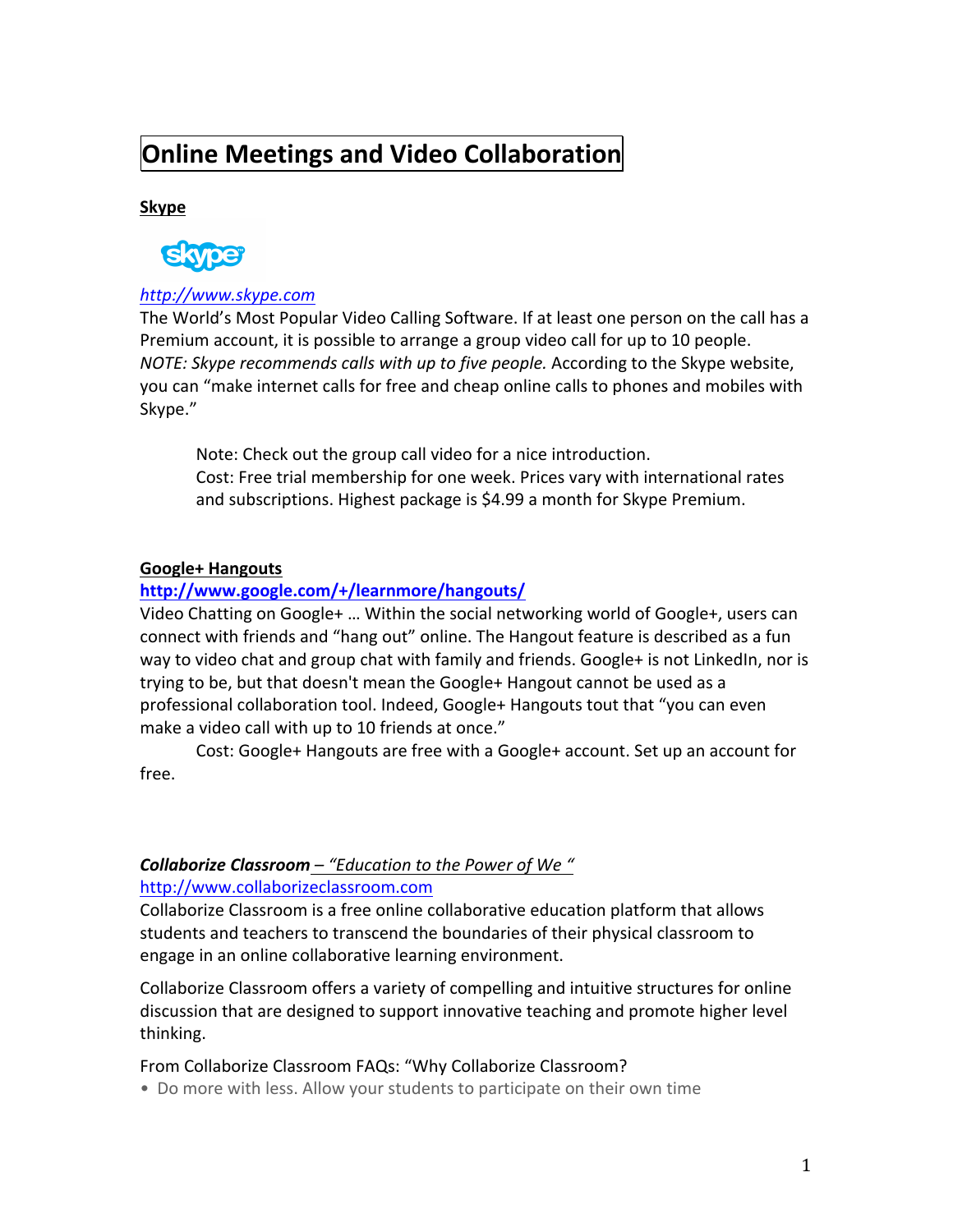with an easy-to-use private platform.

- Enrich your curriculum with multimedia. Embed Microsoft Office documents, videos, pictures, and PDFs.
- Give every student a voice. Teach students how to have productive, respectful and supportive discussions online.
- Publish discussions to a results page so students can see tangible outcomes of their conversations.
- Access detailed student participation reports that make grading easy!

Download FREE lesson plans to help get you started."

NOTE: Website also includes Collaborize Classroom Topic Library, a "free resource where teachers can download, share and archive the lessons that are most effectively engaging students today. Here you can find thousands of peer-reviewed topic-based lessons shared by teachers from around the world." Topics include: English & Language Arts, History & Social Studies, Math, Science & Technology, Foreign Languages, Health & Life Skills, Business & Economics, Philosophy & Religion, Visual & Performing Arts, and Cross Curricular.

Cost: Free. According to the information on the website, In the future, Collaborize Classroom plans to add optional "premium components" that may involve some costs, but the basic Collaborize Classroom platform will remain free.

# *OoVoo*



"ooVoo is a Free video chat and instant messaging app for desktop mobile, tablets and Facebook. ooVoo lets you chat with up to 12 people for Free anytime."

Cost: Basic ad-supported chat is free. Premium video chat removes the ads and gives you screen sharing and video storage. Costs of premium video is \$2.99 per month or \$29.99/year.

https://222.oovoo.com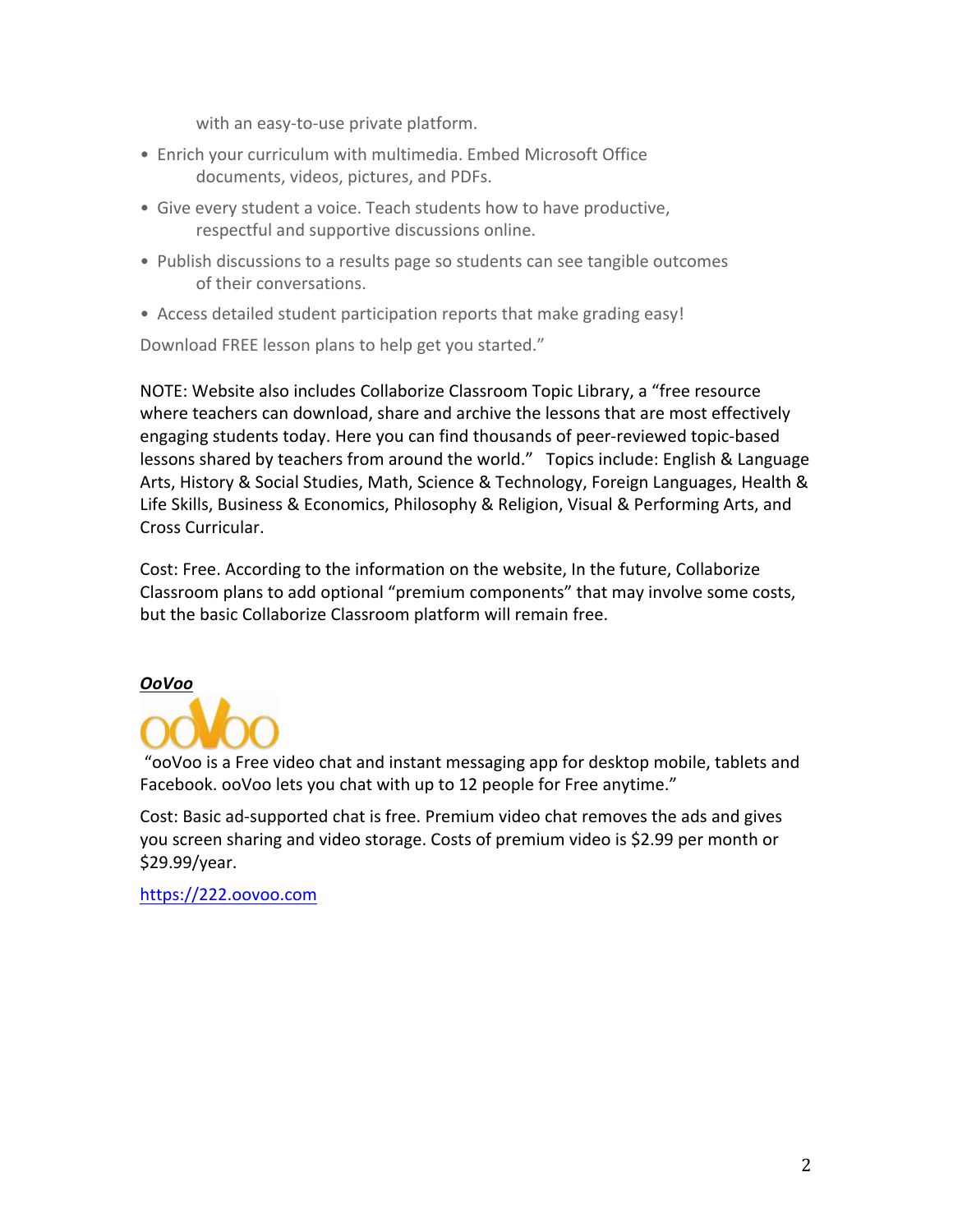

# *Tinychat*

# *"Tinychat\*is\*an\*online\*video\*chat\*community."\**

Video chat with friends and meet new ones from all around the world. You can create "your own personalized group chat room."

This is a perfect platform for a quick, free, impromptu hello or quick run through of a presentation with a new member of a group. Use this tool if you are working with a team member with an old computer or an inability to download software.

Cost: Free (However, it is possible to upgrade to "Tinychat Pro" for a cost. "Pro" has high-quality fullscreen video, no advertisements, camera filters & effects, and more. It is also possible to create personalized video chat rooms.)

# **GoTo**Meeting®

## *GoToMeeting*

# http://www.gotomeeting.com

From the website: "GoToMeeting is the extremely simple, extraordinarily powerful way to hold unlimited online meetings with up to 25 attendees. Start a meeting and share your screen with just a click

- Collaborate face to face with HDFaces video conferencing.
- Save with built-in audio (via VolP and telephone)
- Attendees can join from a Mac, PC, tablet, or phone."

"Easy web conferencing and online meeting tools."

By simply sending a URL to your meeting, you invite attendees to participate. Features of GoToMeeting include the ability to collaborate on a single document on a shared screen.

Cost: Free trial for 30 days, then a monthly flat rate after 30 days of \$49 a month (or \$468/year) for meetings with up to 25 attendees; \$69 a month (or \$662/year) for meetings with up to 100 attendees.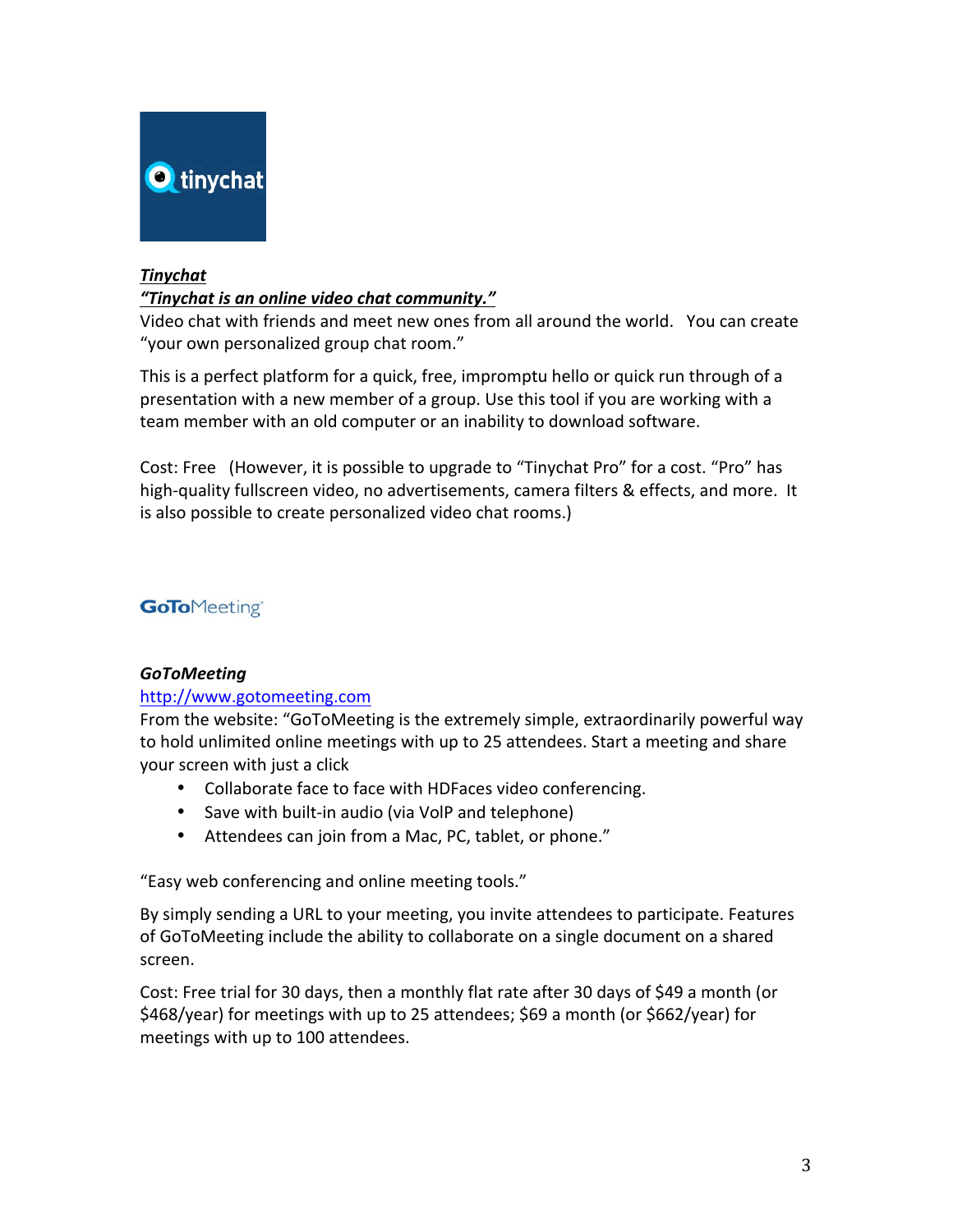

## *Anymeeting*

### http://www.anymeeting.com

"Free web conferencing and webinar service. No time limits or restrictions. Up to 200 attendees per meeting, screen sharing, conference calling or more." "Meet with anyone, anywhere, for free!"

For a team, this would be a great way to put together a final presentation or to present your ideas to a large audience.

Cost: Free to all users unless the presenter wants the ad-free platform. Cost for the adfree platform is \$17.99/month for up to 25 attendees or \$69.99/month for up to 200 attendees.



## *Vyew*

## http://www.vyew.com

"Continuous meeting rooms for real-time and anytime visual collaboration" "Vyew allows you to meet and share content in real-time or anytime. Upload images, files, documents and videos into a room. Users can access and contribute at any time. Everything you would want in video conferencing minus the video conferencing minus the video. This is a free collaboration tool that allows users to add files from their computers, capture screens, and support up to 10 people. As an open forum, users can access the service anytime (preferably their most productive times of day) to edit the idea board. Think of it as a virtual and collaborative smart board.

The Vyew website describes some of most popular functions as follows: "review & annotate, meet & present, and teach & tutor."

Cost: Free, supported by ads (There are paid "advertising free" packages available for as low as  $$6.95$  per month.)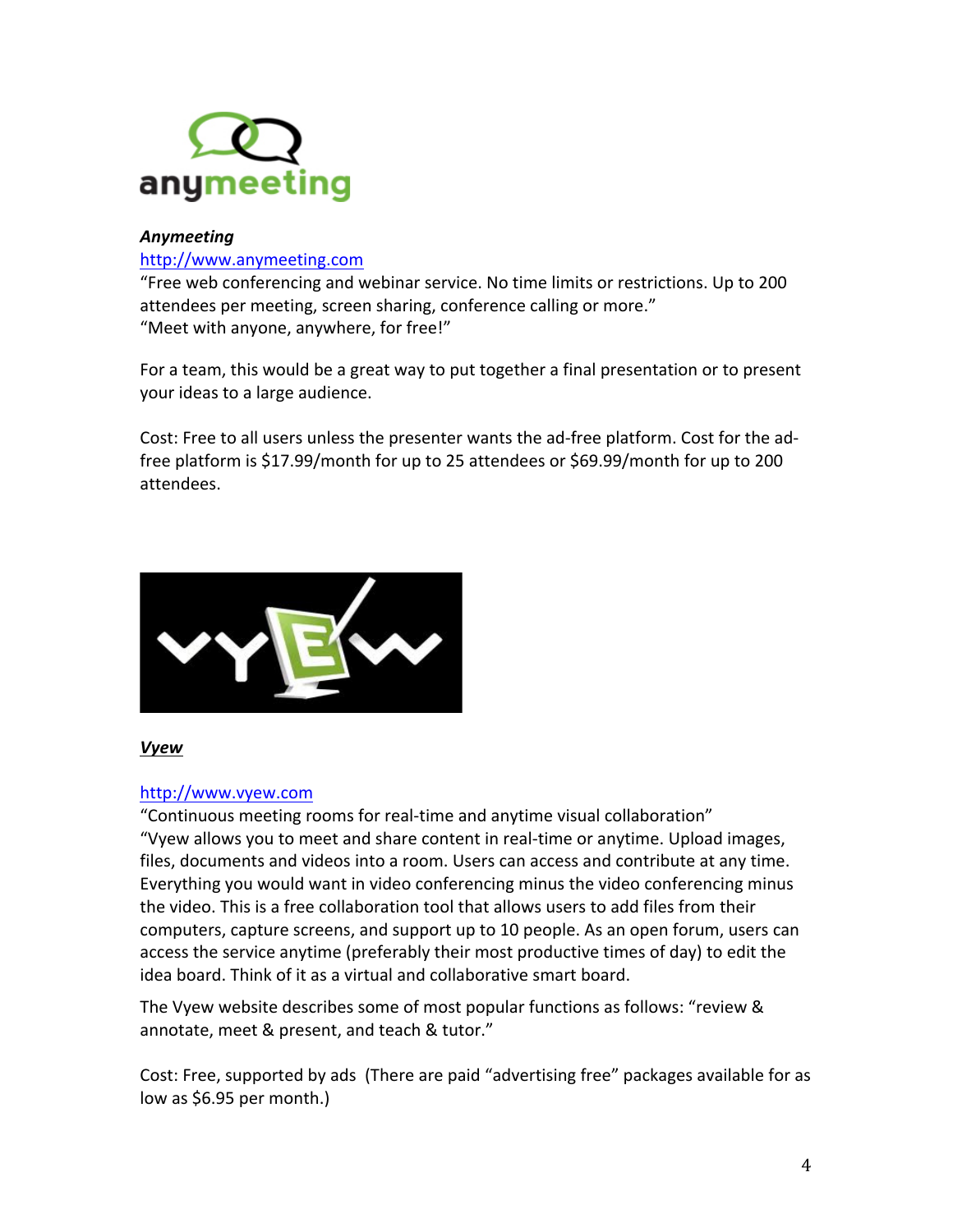## *JoinMe\*\*\*\*\*https://joinme.com*

"Free Screen Sharing and Online Meetings"

"The meeting app for the masses"

From the website: "JoinMe combines instant screen sharing and powerful meeting tools in an app that anyone can use to present, train, demo or concept. Join.me is "designed to be intuitive and accessible, providing features that you'll use every day for everything from show-and-tell to formal presentations."

Join.me Free includes up to 10 meeting participants, screen sharing, internet calling, share control, multi-monitor, chat, send files; and viewer: iPad, iPhone or Android

Join.me Pro Includes everything in free, plus up to 250 meeting participants, recording, annotation, unified audio and international conference lines, presenter swap, pro desktop app, personal link & background, meeting scheduler, meeting lock, user management & reporting, window sharing, presenter: iPad 14-day free trial available; \$19 a month or \$149 a year

### **ScreenLeap&**

### http://www.screenleap.com

"Free Screen Sharing and Online Meeting Software" "The fast, simple, and free way to share your screen instantly for online meetings, sales demos, and collaboration."

Site offers easy directions for getting started and sharing your screen.

Choices include sharing the entire screen or just what is within the box. Directions include options for just audio sharing. Free account access offers up to 2 hours of screen sharing time per day.

NOTE: This site includes advertising.

In the Classroom: Screen share with students in a computer lab to demonstrate how to locate information on websites, or when learning tech tools. This is a great alternative if an interactive whiteboard or projector is not available. Use this tool to collaborate with other teachers when creating lesson plans or student documents. Have students with laptops share their screen with you during presentations to make information easier to view. Share this site with students to use at home when collaborating on projects. Help a homebound student by sharing your class computer screen and opening an audio connection over the phone. Offer "extra help" sessions via screen share at predetermined "office hours" or during a snow day or on certain evenings. Have students teach tech skills to their peers using this free sharing app. Share a student's work using a screenshare during a parent phone conference. Show a parent how to navigate a practice site you want the family to use at home.

http://www.screenleap.com